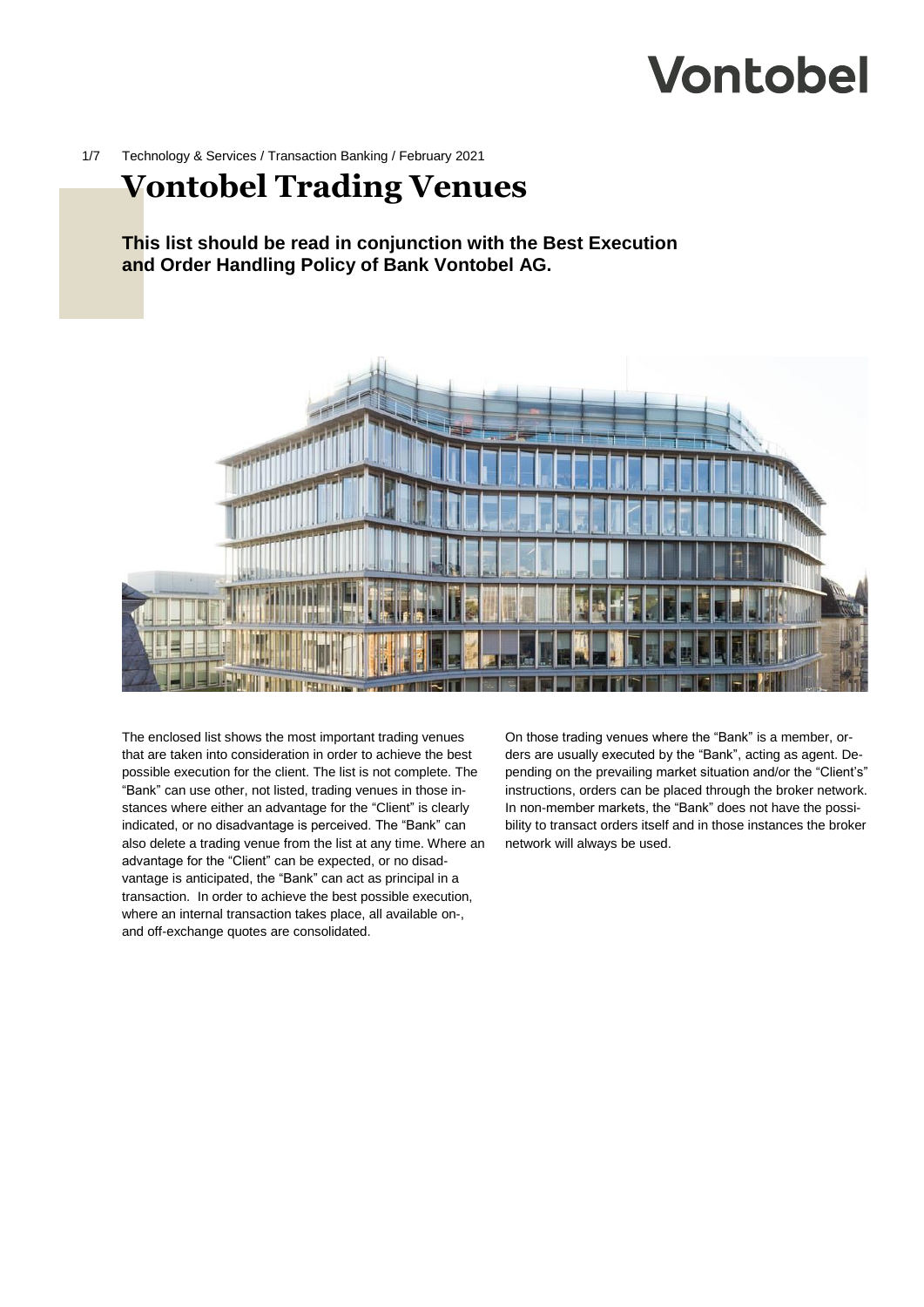## **Equities**

#### **Regulated Markets**

| <b>COUNTRY</b>  | <b>MIC</b>  | <b>VENUE NAME</b>                              | <b>ACCESS</b>         |
|-----------------|-------------|------------------------------------------------|-----------------------|
| Australia       | <b>BLXA</b> | <b>Instinet BLX</b>                            | <b>Broker Network</b> |
|                 | XASX        | <b>ASX</b> - All Markets                       | <b>Broker Network</b> |
| Austria         | WBAH        | Wiener Boerse AG, Amtlicher Handel             | <b>Broker Network</b> |
|                 | <b>XVIE</b> | Wiener Boerse AG, Wertpapierboerse             | <b>Broker Network</b> |
|                 | <b>XWBO</b> | Wiener Boerse AG                               | <b>Broker Network</b> |
|                 | ALXB        | <b>Euronext Growth Brussels</b>                | Member                |
| Belgium         | <b>XBRU</b> | <b>Euronext Brussels</b>                       | Member                |
| Brazil          | <b>BOVM</b> | Bolsa de Valores Minas-Espirito Santo-Brasilia | <b>Broker Network</b> |
| <b>Bulgaria</b> | <b>XBUL</b> | <b>Bulgarian Stock Exchange</b>                | <b>Broker Network</b> |
|                 | XATS        | Alpha Exchange                                 | <b>Broker Network</b> |
|                 | <b>XCNQ</b> | Canadian National Stock Exchange               | <b>Broker Network</b> |
| Canada          | <b>XTSE</b> | <b>Toronto Stock Exchange</b>                  | <b>Broker Network</b> |
|                 | <b>XTSX</b> | <b>TSX Venture Exchange</b>                    | <b>Broker Network</b> |
|                 | <b>XSHE</b> | Shenzhen Stock Exchange                        | <b>Broker Network</b> |
| China           | <b>XSHG</b> | Shanghai Stock Exchange                        | <b>Broker Network</b> |
| Croatia         | <b>XZAG</b> | Zagreb Stock Exchange                          | <b>Broker Network</b> |
| Czech Republic  | <b>XPRA</b> | Prague Stock Exchange                          | <b>Broker Network</b> |
|                 | <b>DCSE</b> | Nasdaq Copenhagen A/S - Nordic@mid             | Member                |
| Denmark         | MCSE        | Nasdaq Copenhagen A/S - Auction On Demand      | Member                |
|                 | <b>XCSE</b> | Nasdag Copenhagen                              | Member                |
| Estonia         | <b>XTAL</b> | Nasdag Tallinn AS                              | <b>Broker Network</b> |
|                 | <b>DHEL</b> | Nasdaq Helsinki Ltd - Nordic@mid               | Member                |
| Finland         | <b>XHEL</b> | Nasdaq Helsinki Ltd                            | Member                |
|                 | <b>ALXP</b> | <b>Euronext Growth Paris</b>                   | Member                |
| France          | <b>XMLI</b> | <b>Euronext Access Paris</b>                   | Member                |
|                 | <b>XPAR</b> | <b>Euronext Paris</b>                          | Member                |
|                 | <b>XBER</b> | Boerse Berlin                                  | <b>Broker Network</b> |
|                 | XDUS        | Boerse Duesseldorf                             | <b>Broker Network</b> |
|                 | <b>XEQT</b> | Boerse Berlin Equiduct Trading                 | <b>Broker Network</b> |
|                 | <b>XETA</b> | Xetra - Regulierter Markt                      | Member                |
|                 | <b>XETR</b> | Xetra                                          | Member                |
| Germany         | <b>XFRA</b> | Deutsche Boerse AG                             | Member                |
|                 | <b>XHAM</b> | Hanseatische Wertpapierboerse Hamburg          | <b>Broker Network</b> |
|                 | <b>XHAN</b> | Niedersaechsische Boerse Zu Hannover           | <b>Broker Network</b> |
|                 | <b>XMUN</b> | Boerse Muenchen                                | <b>Broker Network</b> |
|                 | <b>XSCO</b> | Boerse Frankfurt Warrants Technical            | Member                |
|                 | <b>XSTU</b> | <b>Boerse Stuttgart</b>                        | <b>Broker Network</b> |
| Greece          | <b>XATH</b> | Athens Exchange S.A. Cash Market               | <b>Broker Network</b> |
| Hong Kong       | <b>XHKG</b> | Hong Kong Exchanges And Clearing Ltd           | <b>Broker Network</b> |
| Hungary         | <b>XBUD</b> | <b>Budapest Stock Exchange</b>                 | <b>Broker Network</b> |
| Indonesia       | <b>XIDX</b> | Indonesia Stock Exchange                       | <b>Broker Network</b> |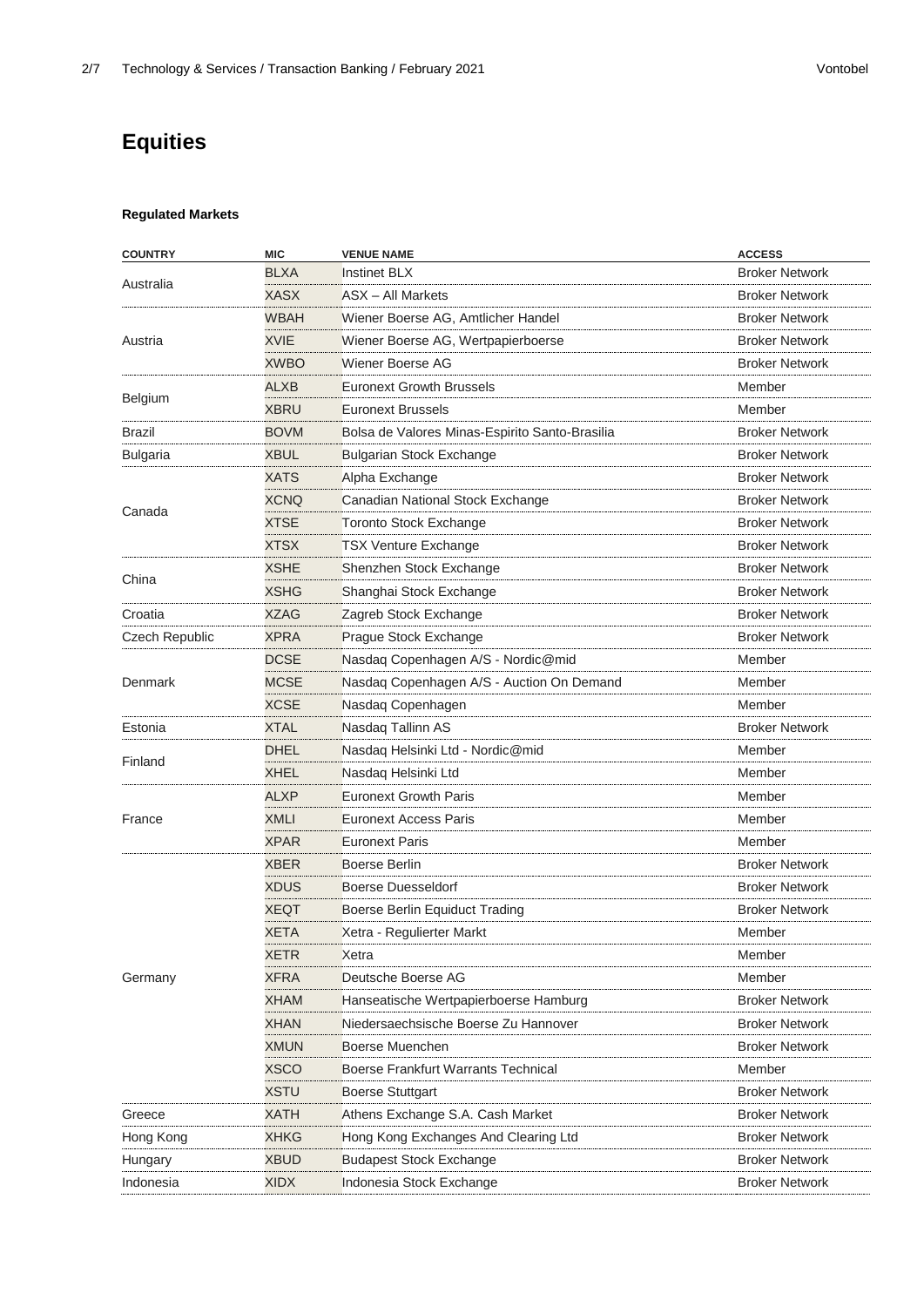| Ireland                     | <b>XDUB</b> | <b>Irish Stock Exchange</b>                           | <b>Broker Network</b> |
|-----------------------------|-------------|-------------------------------------------------------|-----------------------|
|                             | <b>XMSM</b> | Euronext Dublin                                       | <b>Broker Network</b> |
| Israel                      | <b>XTAE</b> | <b>Tel Aviv Stock Exchange</b>                        | <b>Broker Network</b> |
| Italy                       | <b>ETFP</b> | Electronic ETF, ETC/ETN and Open-end Funds Market     | <b>Broker Network</b> |
|                             | <b>MTAA</b> | <b>Electronic Share Market</b>                        | <b>Broker Network</b> |
|                             | <b>XMIL</b> | Borsa Italiana S.P.A.                                 | Member                |
|                             | <b>NXJP</b> | NX Japan                                              | <b>Broker Network</b> |
|                             | <b>NXSE</b> | <b>NX Select Japan</b>                                | <b>Broker Network</b> |
| Japan                       | <b>XFKA</b> | Fukuoka Stock Exchange                                | <b>Broker Network</b> |
|                             | <b>XTKS</b> | <b>Tokyo Stock Exchange</b>                           | <b>Broker Network</b> |
| Korea,<br>Republic Of       | <b>XKRX</b> | Korea Exchange                                        | <b>Broker Network</b> |
| Latvia                      | <b>XRIS</b> | Nasdaq Riga AS                                        | <b>Broker Network</b> |
| Lithuania                   | <b>XLIT</b> | Ab Nasdaq Vilnius                                     | <b>Broker Network</b> |
| Luxembourg                  | <b>XLUX</b> | Luxembourg Stock Exchange                             | <b>Broker Network</b> |
| Malaysia                    | <b>XKLS</b> | <b>Bursa Malaysia</b>                                 | <b>Broker Network</b> |
| Mexico                      | <b>XMEX</b> | Bolsa Mexicana De Valores (Mexican Stock Exchange)    | <b>Broker Network</b> |
| New Zealand                 | <b>XNZE</b> | New Zealand Exchange Ltd                              | <b>Broker Network</b> |
| Norway                      | XOSL        | Oslo Bors ASA                                         | <b>Broker Network</b> |
| Peru                        | <b>XLIM</b> | Bolsa De Valores De Lima                              | <b>Broker Network</b> |
| Philippines                 | <b>XPHS</b> | Philippine Stock Exchange, Inc.                       | <b>Broker Network</b> |
| Poland                      | <b>XWAR</b> | Warsaw Stock Exchange                                 | <b>Broker Network</b> |
| Portugal                    | <b>XLIS</b> | Euronext Lisbon                                       | Member                |
| Romania                     | <b>XBSE</b> | Spot Regulated Market - BVB                           | <b>Broker Network</b> |
| Russia                      | <b>MISX</b> | Moscow Exchange                                       | <b>Broker Network</b> |
| Serbia                      | XBEL        | Belgrade Stock Exchange                               | <b>Broker Network</b> |
| Singapore                   | XSES        | Singapore Exchange                                    | <b>Broker Network</b> |
| Slovakia                    | <b>XBRA</b> | Bratislava Stock Exchange                             | <b>Broker Network</b> |
| Slovenia                    | <b>XLJU</b> | Ljubljana Stock Exchange                              | <b>Broker Network</b> |
| South Africa                | XJSE        | Johannesburg Stock Exchange                           | <b>Broker Network</b> |
| Spain                       | <b>XMAD</b> | Bolsa De Madrid                                       | <b>Broker Network</b> |
|                             | <b>DSTO</b> | Nasdaq Stockholm AB - Nordic@mid                      | Member                |
| Sweden                      | <b>MSTO</b> | Nasdag Stockholm AB - Auction On Demand               | Member                |
|                             | <b>XSTO</b> | Nasdag Stockholm AB                                   | Member                |
|                             | <b>XBRN</b> | <b>BX Swiss AG</b>                                    | Member                |
|                             | XQMH        | SIX Swiss Exchange - Structured Products              | Member                |
| Switzerland                 | XSWM        | SIX Swiss Exchange - Six Swiss Exchange At Midpoint   | Member                |
|                             | <b>XSWX</b> | SIX Swiss Exchange                                    | Member                |
| Thailand                    | <b>XBKK</b> | The Stock Exchange of Thailand                        | <b>Broker Network</b> |
| The<br>Netherlands          | <b>XAMS</b> | Euronext Amsterdam                                    | Member                |
| <b>Turkey</b>               | <b>XIST</b> | Borsa Istanbul                                        | <b>Broker Network</b> |
| Ukraine                     | UKEX        | Ukrainian Stock Exchange                              | <b>Broker Network</b> |
| United<br>Kingdom           | BART        | <b>CBOE Europe - Regulated Market Integrated Book</b> | Member                |
|                             | <b>XLON</b> | London Stock Exchange                                 | <b>Broker Network</b> |
|                             | <b>ARCD</b> | <b>Arca Dark</b>                                      | <b>Broker Network</b> |
|                             | <b>ARCX</b> | <b>NYSE Arca</b>                                      | <b>Broker Network</b> |
| United States Of<br>America | <b>BATS</b> | CBOE BZX U.S. Equities Exchange                       | <b>Broker Network</b> |
|                             | <b>EDGA</b> | CBOE EDGA U.S. Equities Exchange                      | <b>Broker Network</b> |
|                             | <b>EDGD</b> | CBOE EDGA U.S. Equities Exchange Dark                 | <b>Broker Network</b> |
|                             |             |                                                       |                       |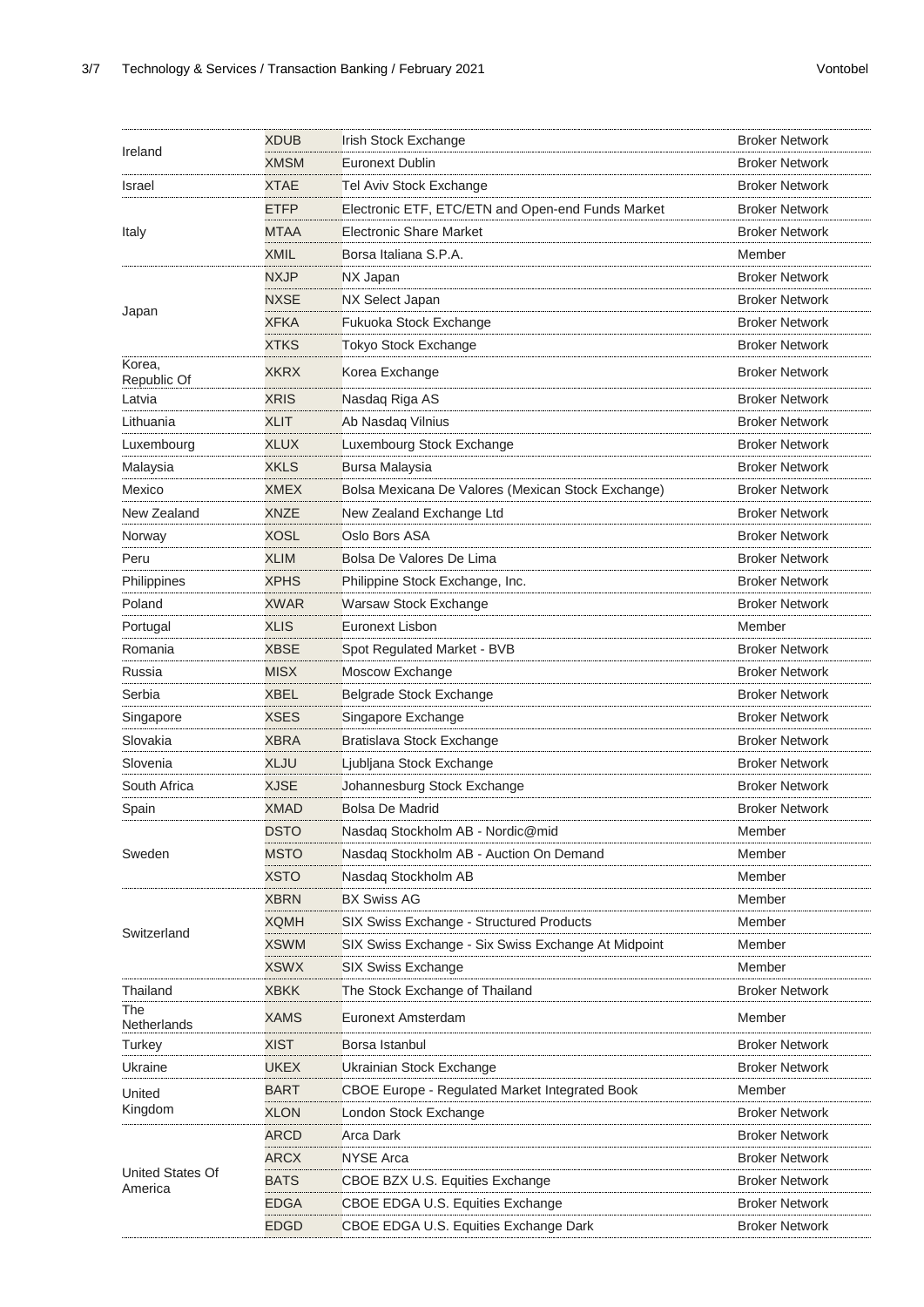|    | <b>EDGX</b> | CBOE EDGX U.S. Equities Exchange | <b>Broker Network</b>           |
|----|-------------|----------------------------------|---------------------------------|
|    | <b>IEXG</b> | <b>Investors Exchange</b>        | <b>Broker Network</b>           |
|    | <b>NASD</b> | NSDQ Dark                        | <b>Broker Network</b>           |
|    | <b>NYSD</b> | <b>NYSE Dark</b>                 | <b>Broker Network</b>           |
|    | <b>OTCM</b> | <b>OTC Markets</b>               | <b>Broker Network</b>           |
|    | XASE        | <b>NYSE Mkt Lic</b>              | <b>Broker Network</b>           |
|    | <b>XBOS</b> | NASDAQ OMX BX                    | <b>Broker Network</b>           |
|    | <b>XCHI</b> | NYSE Chicago, Inc.               | <b>Broker Network</b>           |
|    | <b>XCIS</b> | NYSE National, Inc.              | <b>Broker Network</b>           |
|    | <b>XNAS</b> | <b>NASDAQ</b>                    | <b>Broker Network</b>           |
|    | <b>XNCM</b> | <b>NASDAQ Capital Market</b>     | <b>Broker Network</b>           |
|    | <b>XNGS</b> | NASDAQ/Ngs                       | <b>Broker Network</b>           |
|    | <b>XNMS</b> | NASDAQ/NMS                       | <b>Broker Network</b>           |
|    | <b>XNYS</b> | New York Stock Exchange, Inc.    | <b>Broker Network</b>           |
|    | <b>XPHL</b> | NASDAQ OMX Phlx                  | <b>Broker Network</b>           |
|    | <b>XPHO</b> | Philadelphia Options Exchange    | <b>Broker Network</b>           |
|    | <b>XPSX</b> | NASDAQ OMX PSX                   | <b>Broker Network</b>           |
| XX | <b>XOFF</b> | Off-Exchange Transaction         | Member<br><b>Broker Network</b> |
|    |             |                                  |                                 |

#### **Multilateral Trading Facilities**

| <b>COUNTRY</b>     | <b>MIC</b>  | <b>VENUE NAME</b>                              | <b>ACCESS</b>         |
|--------------------|-------------|------------------------------------------------|-----------------------|
| Belgium            | <b>VPXB</b> | <b>Euronext Expert Market</b>                  | Member                |
| Finland            | <b>FNFI</b> | <b>First North Finland</b>                     | Member                |
|                    | <b>XPAC</b> | <b>Posit Auction</b>                           | <b>Broker Network</b> |
|                    | <b>XPOS</b> | <b>Posit Dark</b>                              | <b>Broker Network</b> |
| France             | <b>AQEA</b> | Aquis Exchange Europe Auction on Demand        | Member                |
|                    | <b>AQEU</b> | Aquis Exchange Europe                          | Member                |
| Ireland            | <b>XESM</b> | <b>Euronext Growth Dublin</b>                  | <b>Broker Network</b> |
| Italy              | <b>XAIM</b> | AIM Italia - Mercato Alternativo Del Capitale  | <b>Broker Network</b> |
| Luxembourg         | <b>EMTF</b> | <b>Euro MTF</b>                                | <b>Broker Network</b> |
|                    | <b>DOSE</b> | First North Sweden - Norway Nordic@mid         | Member                |
|                    | <b>FNSE</b> | <b>First North Sweden</b>                      | Member                |
| Sweden             | <b>NMTF</b> | Nordic MTF                                     | <b>Broker Network</b> |
|                    | <b>ONSE</b> | First North Sweden - Norway                    | Member                |
|                    | <b>SSME</b> | First North Sweden - SME Growth Market         | <b>Broker Network</b> |
|                    | <b>XSAT</b> | <b>Spotlight Stock Market</b>                  | <b>Broker Network</b> |
|                    | <b>BEUD</b> | CBOE Europe - BXE Dark Order Book              | Member                |
|                    | <b>BEUE</b> | <b>CBOE Europe - BXE Order Books</b>           | Member                |
|                    | <b>BEUF</b> | <b>CBOE Europe - BXE Off-Book</b>              | Member                |
|                    | <b>BEUO</b> | CBOE Europe - Regulated Market Off-Book        | Member                |
|                    | <b>BEUP</b> | <b>CBOE Europe - DXE Periodic</b>              | Member                |
| The<br>Netherlands | <b>BEUT</b> | CBOE Europe - Regulated Market Integrated Book | Member                |
|                    | <b>CEUD</b> | CBOE Europe - DXE Dark Order Book              | Member                |
|                    | <b>CEUE</b> | <b>CBOE Europe - CXE Order Book</b>            | Member                |
|                    | <b>CEUO</b> | CBOE Europe - DXE Off-Book                     | Member                |
|                    | <b>CEUX</b> | CBOE Europe - CXE Order Books                  | Member                |
|                    | <b>TQEA</b> | Turquoise Europe - Lit Auctions                | Member                |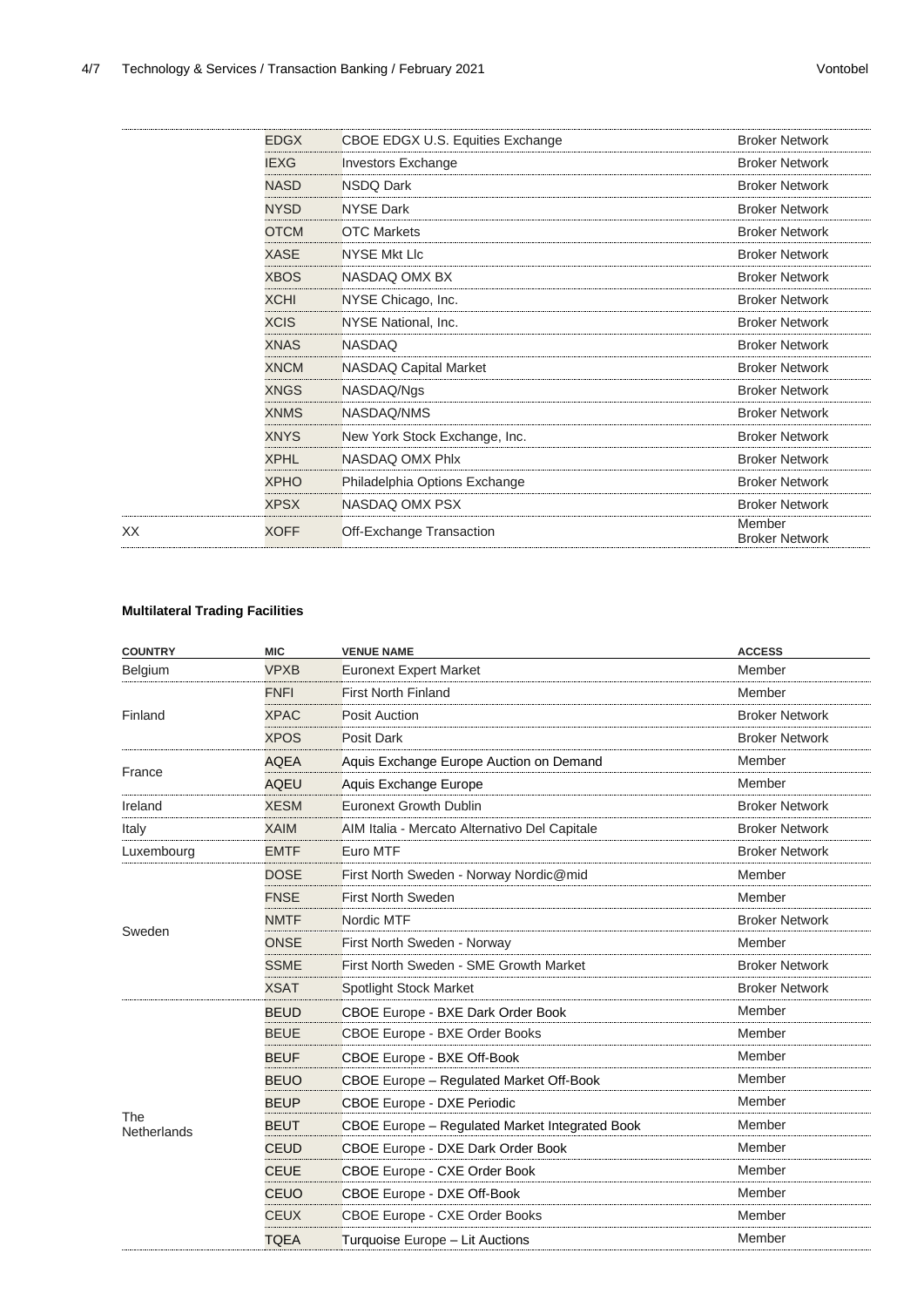|                                    | <b>TQEB</b> | Turquoise Europe - Nylon Cash Order Book | Member                |
|------------------------------------|-------------|------------------------------------------|-----------------------|
|                                    | <b>TQEM</b> | Turquoise Europe - Dark                  | Member                |
|                                    | <b>TQEX</b> | <b>Turquoise Europe</b>                  | Member                |
|                                    | <b>TWEM</b> | <b>Tradeweb Europe MTF</b>               | Member                |
|                                    | <b>AIMX</b> | London Stock Exchange - Aim MTF          | <b>Broker Network</b> |
|                                    | <b>AQXA</b> | Aquis Exchange Plc Auction On Demand     | Member                |
|                                    | AQXE        | Aquis Exchange Plc                       | Member                |
|                                    | <b>BATD</b> | CBOE Europe - BXE Dark Order Book        | Member                |
|                                    | <b>BATE</b> | CBOE Europe - BXE Order Books            | Member                |
|                                    | <b>BATF</b> | CBOE Europe - BXE Off-book               | Member                |
|                                    | <b>BATP</b> | <b>CBOE Europe - BXE Periodic</b>        | Member                |
|                                    | <b>BLOX</b> | <b>Blockmatch Dark</b>                   | <b>Broker Network</b> |
|                                    | <b>BRFQ</b> | <b>Blockmatch MTF RFQ</b>                | <b>Broker Network</b> |
| United                             | <b>CHID</b> | CBOE Europe - CXE Dark Order Book        | Member                |
| Kingdom                            | <b>CHIX</b> | <b>CBOE Europe - CXE Order Books</b>     | Member                |
|                                    | LIQU        | <b>Liquidnet Systems</b>                 | Member                |
|                                    | <b>LISX</b> | <b>CBOE Europe - LIS Service</b>         | Member                |
|                                    | <b>SGMX</b> | Sigma X MTF                              | <b>Broker Network</b> |
|                                    | <b>SGMY</b> | Sigma X MTF - Auction Book               | <b>Broker Network</b> |
|                                    | <b>TREU</b> | <b>Tradeweb Europe Limited</b>           | Member                |
|                                    | <b>TRQA</b> | <b>Turquoise Lit Auctions</b>            | Member                |
|                                    | <b>TRQM</b> | <b>Turquoise Plato</b>                   | Member                |
|                                    | <b>TRQX</b> | Turquoise                                | Member                |
|                                    | <b>XUBS</b> | <b>UBS MTF</b>                           | Member                |
| <b>United States Of</b><br>America | <b>TRWB</b> | <b>Tradeweb Llc</b>                      | Member                |

#### **Systematic Internalisers**

| <b>ACCESS</b><br><b>COUNTRY</b><br><b>MIC</b><br><b>VENUE NAME</b>                                           |  |
|--------------------------------------------------------------------------------------------------------------|--|
| <b>BGSI</b><br><b>Broker Network</b><br>Berenberg - Systematic Internaliser                                  |  |
| <b>SSWM</b><br>SSW Market Making - Systematic Internaliser<br><b>Broker Network</b><br>Germany               |  |
| <b>IMC - Systematic Internaliser</b><br><b>IMCT</b><br><b>Broker Network</b>                                 |  |
| GSSI<br>Goldman Sachs International - Systematic Internaliser<br><b>Broker Network</b>                       |  |
| <b>JLSI</b><br>Jump Liquidity - Systematic Internaliser<br><b>Broker Network</b>                             |  |
| <b>JPSI</b><br>J.P. Morgan Securities Plc<br><b>Broker Network</b>                                           |  |
| JSSI<br>Jane Street Financial Ltd - Systematic Internaliser<br>Member<br>United                              |  |
| Kingdom<br>Morgan Stanley And Co. Int. Plc - Systematic Internaliser<br><b>MSSI</b><br><b>Broker Network</b> |  |
| <b>SICS</b><br>Credit Suisse Securities Limited - Systematic Internaliser<br><b>Broker Network</b>           |  |
| <b>XTXE</b><br><b>XTXE Markets SAS</b><br>Member                                                             |  |
| <b>XTXM</b><br><b>XTX Markets</b><br>Member                                                                  |  |

#### **Alternative Trading Venues**

| <b>COUNTRY</b>              | <b>MIC</b>  | <b>VENUE NAME</b>   | <b>ACCESS</b>         |
|-----------------------------|-------------|---------------------|-----------------------|
|                             | <b>BARX</b> | <b>Barclays ATS</b> | <b>Broker Network</b> |
| United States Of<br>America | <b>BIDS</b> | Bids Trading L.P.   | <b>Broker Network</b> |
|                             | <b>TGI</b>  | $IG - Posit$        | <b>Broker Network</b> |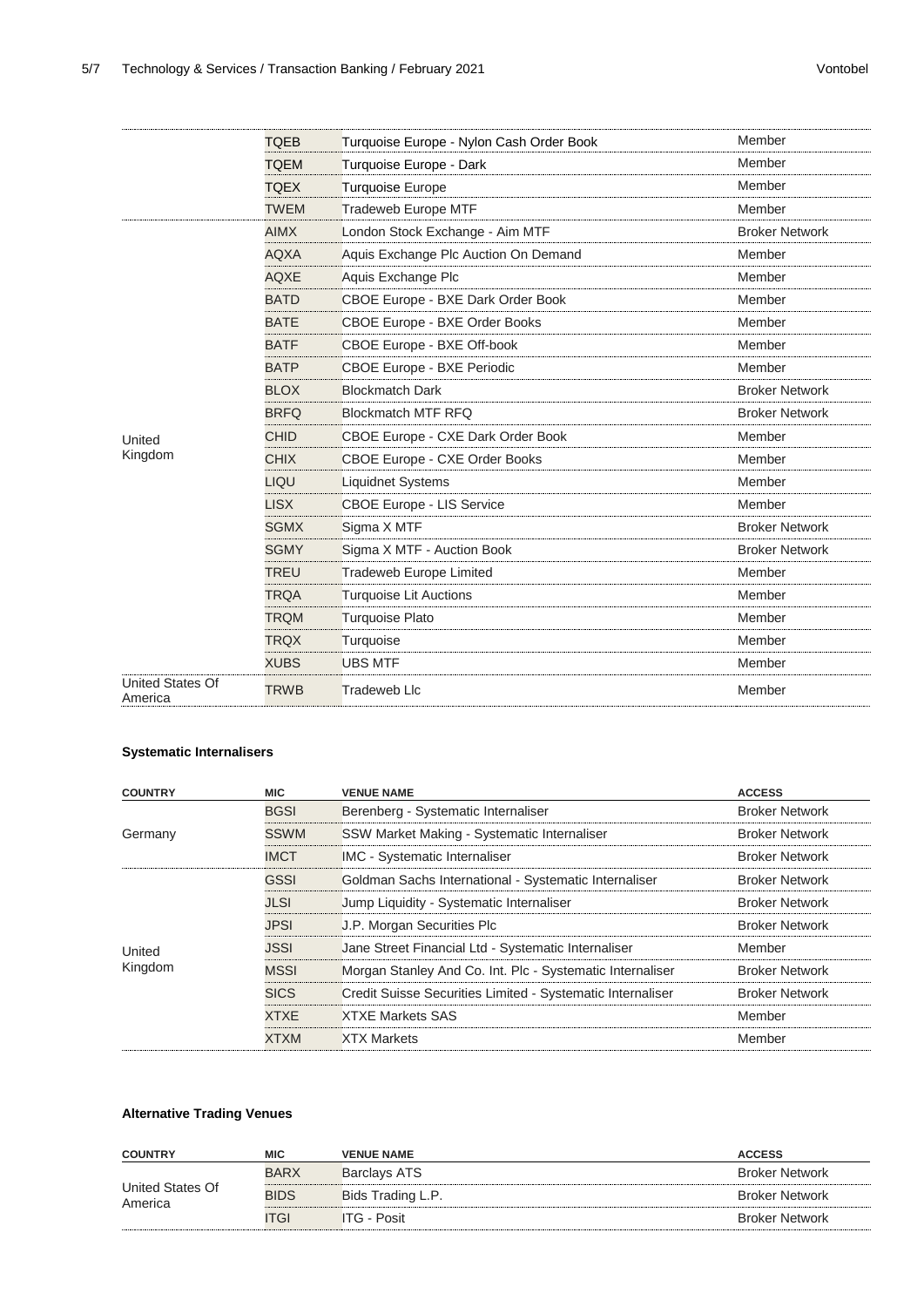### **Fixed Income**

| <b>XASX</b><br><b>ASX - All Markets</b><br><b>Broker Network</b><br>Wiener Boerse AG Amtlicher Handel<br><b>Broker Network</b><br><b>WBAH</b><br>Austria<br><b>XVIE</b><br><b>Broker Network</b><br>Wiener Boerse AG Wertpapierboerse<br><b>XBRU</b><br><b>Furonext Brussels</b><br>Member<br><b>Euronext Access Paris</b><br>XMLI<br>Member<br>France<br><b>XPAR</b><br><b>Euronext Paris</b><br>Member<br>Boerse Berlin<br><b>Broker Network</b><br>XBER<br><b>XDUS</b><br><b>Broker Network</b><br>Boerse Duesseldorf<br><b>XFRA</b><br>Deutsche Boerse AG<br>Member<br><b>Broker Network</b><br><b>XHAM</b><br>Hanseatische Wertpapierboerse Hamburg<br><b>XMUN</b><br>Boerse Muenchen<br><b>Broker Network</b><br><b>XSCO</b><br>Boerse Frankfurt Warrants Technical<br>Member<br><b>XSTU</b><br><b>Broker Network</b><br><b>Boerse Stuttgart</b><br><b>Broker Network</b><br><b>XDUB</b><br><b>Irish Stock Exchange</b><br><b>MOTX</b><br><b>Electronic Bond Market</b><br><b>Broker Network</b><br><b>Electronic Share Market</b><br><b>Broker Network</b><br><b>MTAA</b><br><b>SSOB</b><br><b>Broker Network</b><br><b>Bondvision Europe MTF</b><br><b>XLUX</b><br>Luxembourg Stock Exchange<br><b>Broker Network</b><br>New Zealand Exchange Ltd<br><b>Broker Network</b><br><b>XNZE</b><br>Six Swiss Exchange - Structured Products<br><b>XQMH</b><br>Member<br>Switzerland<br><b>XSWX</b><br>Six Swiss Exchange<br>Member<br>Tradeweb EU BV - MTF<br><b>TWEM</b><br>Member<br>The Netherlands<br>XAMS<br>Euronext Amsterdam<br>Member<br><b>BMTF</b><br><b>Bloomberg Trading Facility Limited</b><br>Member<br><b>Tradeweb Europe Limited</b><br>TREU<br>Member<br>United Kingdom<br><b>XCOR</b><br><b>ICMA</b><br><b>Broker Network</b><br><b>XLON</b><br>London Stock Exchange<br>Member<br><b>ARCX</b><br><b>NYSE Arca</b><br><b>Broker Network</b><br><b>BIDS</b><br>Bids Trading L.P.<br><b>Broker Network</b><br><b>MTSB</b><br>MTS Bonds.Com<br><b>Broker Network</b><br><b>TRWB</b><br><b>Tradeweb Llc</b><br>Member<br><b>UBS ATS</b><br><b>Broker Network</b><br><b>UBSA</b><br><b>VABD</b><br><b>Broker Network</b><br><b>Bondpoint</b><br><b>XASE</b><br><b>NYSE Mkt Llc</b><br><b>Broker Network</b><br><b>XBOS</b><br>NASDAQ OMX BX<br><b>Broker Network</b><br><b>XCIS</b><br><b>Broker Network</b><br><b>BYSE National, Inc.</b> | <b>COUNTRY</b>              | <b>MIC</b>  | <b>VENUE NAME</b> | <b>ACCESS</b>         |
|-------------------------------------------------------------------------------------------------------------------------------------------------------------------------------------------------------------------------------------------------------------------------------------------------------------------------------------------------------------------------------------------------------------------------------------------------------------------------------------------------------------------------------------------------------------------------------------------------------------------------------------------------------------------------------------------------------------------------------------------------------------------------------------------------------------------------------------------------------------------------------------------------------------------------------------------------------------------------------------------------------------------------------------------------------------------------------------------------------------------------------------------------------------------------------------------------------------------------------------------------------------------------------------------------------------------------------------------------------------------------------------------------------------------------------------------------------------------------------------------------------------------------------------------------------------------------------------------------------------------------------------------------------------------------------------------------------------------------------------------------------------------------------------------------------------------------------------------------------------------------------------------------------------------------------------------------------------------------------------------------------------------------------------------------------------------------------------------------------------------------------------------------------------------------------------------------------------------------------------------------------------------------------------------------------------------------------------------------------------|-----------------------------|-------------|-------------------|-----------------------|
|                                                                                                                                                                                                                                                                                                                                                                                                                                                                                                                                                                                                                                                                                                                                                                                                                                                                                                                                                                                                                                                                                                                                                                                                                                                                                                                                                                                                                                                                                                                                                                                                                                                                                                                                                                                                                                                                                                                                                                                                                                                                                                                                                                                                                                                                                                                                                             | Australia                   |             |                   |                       |
|                                                                                                                                                                                                                                                                                                                                                                                                                                                                                                                                                                                                                                                                                                                                                                                                                                                                                                                                                                                                                                                                                                                                                                                                                                                                                                                                                                                                                                                                                                                                                                                                                                                                                                                                                                                                                                                                                                                                                                                                                                                                                                                                                                                                                                                                                                                                                             |                             |             |                   |                       |
|                                                                                                                                                                                                                                                                                                                                                                                                                                                                                                                                                                                                                                                                                                                                                                                                                                                                                                                                                                                                                                                                                                                                                                                                                                                                                                                                                                                                                                                                                                                                                                                                                                                                                                                                                                                                                                                                                                                                                                                                                                                                                                                                                                                                                                                                                                                                                             |                             |             |                   |                       |
|                                                                                                                                                                                                                                                                                                                                                                                                                                                                                                                                                                                                                                                                                                                                                                                                                                                                                                                                                                                                                                                                                                                                                                                                                                                                                                                                                                                                                                                                                                                                                                                                                                                                                                                                                                                                                                                                                                                                                                                                                                                                                                                                                                                                                                                                                                                                                             | Belgium                     |             |                   |                       |
|                                                                                                                                                                                                                                                                                                                                                                                                                                                                                                                                                                                                                                                                                                                                                                                                                                                                                                                                                                                                                                                                                                                                                                                                                                                                                                                                                                                                                                                                                                                                                                                                                                                                                                                                                                                                                                                                                                                                                                                                                                                                                                                                                                                                                                                                                                                                                             |                             |             |                   |                       |
|                                                                                                                                                                                                                                                                                                                                                                                                                                                                                                                                                                                                                                                                                                                                                                                                                                                                                                                                                                                                                                                                                                                                                                                                                                                                                                                                                                                                                                                                                                                                                                                                                                                                                                                                                                                                                                                                                                                                                                                                                                                                                                                                                                                                                                                                                                                                                             |                             |             |                   |                       |
|                                                                                                                                                                                                                                                                                                                                                                                                                                                                                                                                                                                                                                                                                                                                                                                                                                                                                                                                                                                                                                                                                                                                                                                                                                                                                                                                                                                                                                                                                                                                                                                                                                                                                                                                                                                                                                                                                                                                                                                                                                                                                                                                                                                                                                                                                                                                                             |                             |             |                   |                       |
|                                                                                                                                                                                                                                                                                                                                                                                                                                                                                                                                                                                                                                                                                                                                                                                                                                                                                                                                                                                                                                                                                                                                                                                                                                                                                                                                                                                                                                                                                                                                                                                                                                                                                                                                                                                                                                                                                                                                                                                                                                                                                                                                                                                                                                                                                                                                                             |                             |             |                   |                       |
|                                                                                                                                                                                                                                                                                                                                                                                                                                                                                                                                                                                                                                                                                                                                                                                                                                                                                                                                                                                                                                                                                                                                                                                                                                                                                                                                                                                                                                                                                                                                                                                                                                                                                                                                                                                                                                                                                                                                                                                                                                                                                                                                                                                                                                                                                                                                                             |                             |             |                   |                       |
|                                                                                                                                                                                                                                                                                                                                                                                                                                                                                                                                                                                                                                                                                                                                                                                                                                                                                                                                                                                                                                                                                                                                                                                                                                                                                                                                                                                                                                                                                                                                                                                                                                                                                                                                                                                                                                                                                                                                                                                                                                                                                                                                                                                                                                                                                                                                                             | Germany                     |             |                   |                       |
|                                                                                                                                                                                                                                                                                                                                                                                                                                                                                                                                                                                                                                                                                                                                                                                                                                                                                                                                                                                                                                                                                                                                                                                                                                                                                                                                                                                                                                                                                                                                                                                                                                                                                                                                                                                                                                                                                                                                                                                                                                                                                                                                                                                                                                                                                                                                                             |                             |             |                   |                       |
|                                                                                                                                                                                                                                                                                                                                                                                                                                                                                                                                                                                                                                                                                                                                                                                                                                                                                                                                                                                                                                                                                                                                                                                                                                                                                                                                                                                                                                                                                                                                                                                                                                                                                                                                                                                                                                                                                                                                                                                                                                                                                                                                                                                                                                                                                                                                                             |                             |             |                   |                       |
|                                                                                                                                                                                                                                                                                                                                                                                                                                                                                                                                                                                                                                                                                                                                                                                                                                                                                                                                                                                                                                                                                                                                                                                                                                                                                                                                                                                                                                                                                                                                                                                                                                                                                                                                                                                                                                                                                                                                                                                                                                                                                                                                                                                                                                                                                                                                                             |                             |             |                   |                       |
|                                                                                                                                                                                                                                                                                                                                                                                                                                                                                                                                                                                                                                                                                                                                                                                                                                                                                                                                                                                                                                                                                                                                                                                                                                                                                                                                                                                                                                                                                                                                                                                                                                                                                                                                                                                                                                                                                                                                                                                                                                                                                                                                                                                                                                                                                                                                                             | Ireland                     |             |                   |                       |
|                                                                                                                                                                                                                                                                                                                                                                                                                                                                                                                                                                                                                                                                                                                                                                                                                                                                                                                                                                                                                                                                                                                                                                                                                                                                                                                                                                                                                                                                                                                                                                                                                                                                                                                                                                                                                                                                                                                                                                                                                                                                                                                                                                                                                                                                                                                                                             |                             |             |                   |                       |
|                                                                                                                                                                                                                                                                                                                                                                                                                                                                                                                                                                                                                                                                                                                                                                                                                                                                                                                                                                                                                                                                                                                                                                                                                                                                                                                                                                                                                                                                                                                                                                                                                                                                                                                                                                                                                                                                                                                                                                                                                                                                                                                                                                                                                                                                                                                                                             | Italy                       |             |                   |                       |
|                                                                                                                                                                                                                                                                                                                                                                                                                                                                                                                                                                                                                                                                                                                                                                                                                                                                                                                                                                                                                                                                                                                                                                                                                                                                                                                                                                                                                                                                                                                                                                                                                                                                                                                                                                                                                                                                                                                                                                                                                                                                                                                                                                                                                                                                                                                                                             |                             |             |                   |                       |
|                                                                                                                                                                                                                                                                                                                                                                                                                                                                                                                                                                                                                                                                                                                                                                                                                                                                                                                                                                                                                                                                                                                                                                                                                                                                                                                                                                                                                                                                                                                                                                                                                                                                                                                                                                                                                                                                                                                                                                                                                                                                                                                                                                                                                                                                                                                                                             | Luxembourg                  |             |                   |                       |
|                                                                                                                                                                                                                                                                                                                                                                                                                                                                                                                                                                                                                                                                                                                                                                                                                                                                                                                                                                                                                                                                                                                                                                                                                                                                                                                                                                                                                                                                                                                                                                                                                                                                                                                                                                                                                                                                                                                                                                                                                                                                                                                                                                                                                                                                                                                                                             | New Zealand                 |             |                   |                       |
|                                                                                                                                                                                                                                                                                                                                                                                                                                                                                                                                                                                                                                                                                                                                                                                                                                                                                                                                                                                                                                                                                                                                                                                                                                                                                                                                                                                                                                                                                                                                                                                                                                                                                                                                                                                                                                                                                                                                                                                                                                                                                                                                                                                                                                                                                                                                                             |                             |             |                   |                       |
|                                                                                                                                                                                                                                                                                                                                                                                                                                                                                                                                                                                                                                                                                                                                                                                                                                                                                                                                                                                                                                                                                                                                                                                                                                                                                                                                                                                                                                                                                                                                                                                                                                                                                                                                                                                                                                                                                                                                                                                                                                                                                                                                                                                                                                                                                                                                                             |                             |             |                   |                       |
|                                                                                                                                                                                                                                                                                                                                                                                                                                                                                                                                                                                                                                                                                                                                                                                                                                                                                                                                                                                                                                                                                                                                                                                                                                                                                                                                                                                                                                                                                                                                                                                                                                                                                                                                                                                                                                                                                                                                                                                                                                                                                                                                                                                                                                                                                                                                                             |                             |             |                   |                       |
|                                                                                                                                                                                                                                                                                                                                                                                                                                                                                                                                                                                                                                                                                                                                                                                                                                                                                                                                                                                                                                                                                                                                                                                                                                                                                                                                                                                                                                                                                                                                                                                                                                                                                                                                                                                                                                                                                                                                                                                                                                                                                                                                                                                                                                                                                                                                                             |                             |             |                   |                       |
|                                                                                                                                                                                                                                                                                                                                                                                                                                                                                                                                                                                                                                                                                                                                                                                                                                                                                                                                                                                                                                                                                                                                                                                                                                                                                                                                                                                                                                                                                                                                                                                                                                                                                                                                                                                                                                                                                                                                                                                                                                                                                                                                                                                                                                                                                                                                                             |                             |             |                   |                       |
|                                                                                                                                                                                                                                                                                                                                                                                                                                                                                                                                                                                                                                                                                                                                                                                                                                                                                                                                                                                                                                                                                                                                                                                                                                                                                                                                                                                                                                                                                                                                                                                                                                                                                                                                                                                                                                                                                                                                                                                                                                                                                                                                                                                                                                                                                                                                                             |                             |             |                   |                       |
|                                                                                                                                                                                                                                                                                                                                                                                                                                                                                                                                                                                                                                                                                                                                                                                                                                                                                                                                                                                                                                                                                                                                                                                                                                                                                                                                                                                                                                                                                                                                                                                                                                                                                                                                                                                                                                                                                                                                                                                                                                                                                                                                                                                                                                                                                                                                                             |                             |             |                   |                       |
|                                                                                                                                                                                                                                                                                                                                                                                                                                                                                                                                                                                                                                                                                                                                                                                                                                                                                                                                                                                                                                                                                                                                                                                                                                                                                                                                                                                                                                                                                                                                                                                                                                                                                                                                                                                                                                                                                                                                                                                                                                                                                                                                                                                                                                                                                                                                                             |                             |             |                   |                       |
|                                                                                                                                                                                                                                                                                                                                                                                                                                                                                                                                                                                                                                                                                                                                                                                                                                                                                                                                                                                                                                                                                                                                                                                                                                                                                                                                                                                                                                                                                                                                                                                                                                                                                                                                                                                                                                                                                                                                                                                                                                                                                                                                                                                                                                                                                                                                                             |                             |             |                   |                       |
|                                                                                                                                                                                                                                                                                                                                                                                                                                                                                                                                                                                                                                                                                                                                                                                                                                                                                                                                                                                                                                                                                                                                                                                                                                                                                                                                                                                                                                                                                                                                                                                                                                                                                                                                                                                                                                                                                                                                                                                                                                                                                                                                                                                                                                                                                                                                                             |                             |             |                   |                       |
|                                                                                                                                                                                                                                                                                                                                                                                                                                                                                                                                                                                                                                                                                                                                                                                                                                                                                                                                                                                                                                                                                                                                                                                                                                                                                                                                                                                                                                                                                                                                                                                                                                                                                                                                                                                                                                                                                                                                                                                                                                                                                                                                                                                                                                                                                                                                                             |                             |             |                   |                       |
|                                                                                                                                                                                                                                                                                                                                                                                                                                                                                                                                                                                                                                                                                                                                                                                                                                                                                                                                                                                                                                                                                                                                                                                                                                                                                                                                                                                                                                                                                                                                                                                                                                                                                                                                                                                                                                                                                                                                                                                                                                                                                                                                                                                                                                                                                                                                                             |                             |             |                   |                       |
|                                                                                                                                                                                                                                                                                                                                                                                                                                                                                                                                                                                                                                                                                                                                                                                                                                                                                                                                                                                                                                                                                                                                                                                                                                                                                                                                                                                                                                                                                                                                                                                                                                                                                                                                                                                                                                                                                                                                                                                                                                                                                                                                                                                                                                                                                                                                                             |                             |             |                   |                       |
|                                                                                                                                                                                                                                                                                                                                                                                                                                                                                                                                                                                                                                                                                                                                                                                                                                                                                                                                                                                                                                                                                                                                                                                                                                                                                                                                                                                                                                                                                                                                                                                                                                                                                                                                                                                                                                                                                                                                                                                                                                                                                                                                                                                                                                                                                                                                                             |                             |             |                   |                       |
|                                                                                                                                                                                                                                                                                                                                                                                                                                                                                                                                                                                                                                                                                                                                                                                                                                                                                                                                                                                                                                                                                                                                                                                                                                                                                                                                                                                                                                                                                                                                                                                                                                                                                                                                                                                                                                                                                                                                                                                                                                                                                                                                                                                                                                                                                                                                                             | United States Of<br>America |             |                   |                       |
|                                                                                                                                                                                                                                                                                                                                                                                                                                                                                                                                                                                                                                                                                                                                                                                                                                                                                                                                                                                                                                                                                                                                                                                                                                                                                                                                                                                                                                                                                                                                                                                                                                                                                                                                                                                                                                                                                                                                                                                                                                                                                                                                                                                                                                                                                                                                                             |                             |             |                   |                       |
|                                                                                                                                                                                                                                                                                                                                                                                                                                                                                                                                                                                                                                                                                                                                                                                                                                                                                                                                                                                                                                                                                                                                                                                                                                                                                                                                                                                                                                                                                                                                                                                                                                                                                                                                                                                                                                                                                                                                                                                                                                                                                                                                                                                                                                                                                                                                                             |                             |             |                   |                       |
|                                                                                                                                                                                                                                                                                                                                                                                                                                                                                                                                                                                                                                                                                                                                                                                                                                                                                                                                                                                                                                                                                                                                                                                                                                                                                                                                                                                                                                                                                                                                                                                                                                                                                                                                                                                                                                                                                                                                                                                                                                                                                                                                                                                                                                                                                                                                                             |                             | <b>XNAS</b> | <b>NASDAQ</b>     | <b>Broker Network</b> |
| <b>XNMS</b><br>NASDAQ/NMS<br><b>Broker Network</b>                                                                                                                                                                                                                                                                                                                                                                                                                                                                                                                                                                                                                                                                                                                                                                                                                                                                                                                                                                                                                                                                                                                                                                                                                                                                                                                                                                                                                                                                                                                                                                                                                                                                                                                                                                                                                                                                                                                                                                                                                                                                                                                                                                                                                                                                                                          |                             |             |                   |                       |
| <b>XNYS</b><br><b>Broker Network</b><br>New York Stock Exchange, Inc.                                                                                                                                                                                                                                                                                                                                                                                                                                                                                                                                                                                                                                                                                                                                                                                                                                                                                                                                                                                                                                                                                                                                                                                                                                                                                                                                                                                                                                                                                                                                                                                                                                                                                                                                                                                                                                                                                                                                                                                                                                                                                                                                                                                                                                                                                       |                             |             |                   |                       |
| <b>XPSX</b><br>NASDAQ OMX PSX<br><b>Broker Network</b>                                                                                                                                                                                                                                                                                                                                                                                                                                                                                                                                                                                                                                                                                                                                                                                                                                                                                                                                                                                                                                                                                                                                                                                                                                                                                                                                                                                                                                                                                                                                                                                                                                                                                                                                                                                                                                                                                                                                                                                                                                                                                                                                                                                                                                                                                                      |                             |             |                   |                       |
| <b>Broker Network</b><br><b>XOFF</b><br>Off-Exchange Transaction                                                                                                                                                                                                                                                                                                                                                                                                                                                                                                                                                                                                                                                                                                                                                                                                                                                                                                                                                                                                                                                                                                                                                                                                                                                                                                                                                                                                                                                                                                                                                                                                                                                                                                                                                                                                                                                                                                                                                                                                                                                                                                                                                                                                                                                                                            | XХ                          |             |                   |                       |